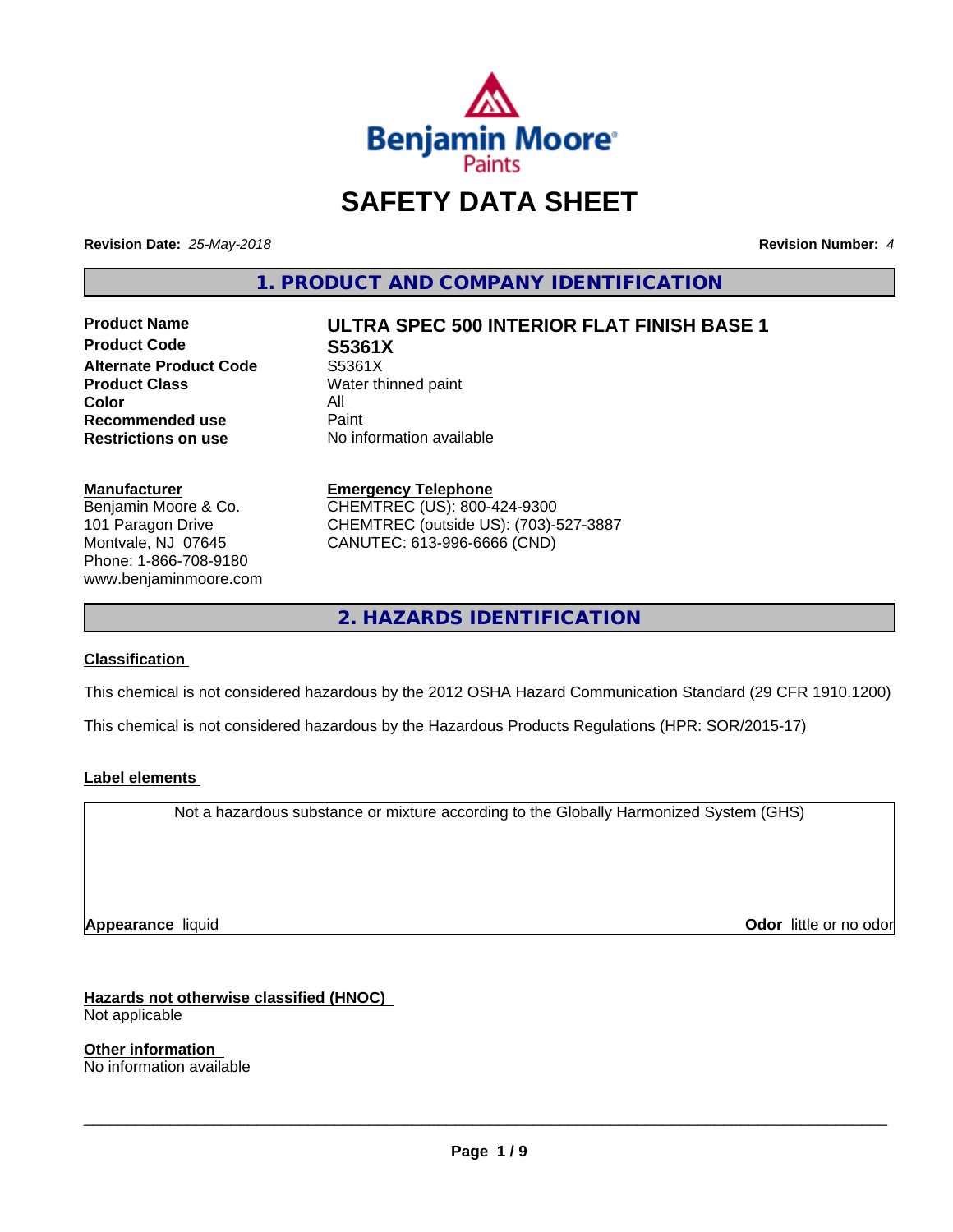## **3. COMPOSITION INFORMATION ON COMPONENTS**

| <b>Chemical name</b> | <b>CAS No.</b> | Weight-%   |
|----------------------|----------------|------------|
| Titanium dioxide     | 13463-67-7     | $10 - 30%$ |
| Kaolin, calcined     | 92704-41-1     | $10 - 30%$ |
| Limestone            | 1317-65-3      | $3 - 7%$   |
| Diatomaceous earth   | 61790-53-2     | - 5%       |

| <b>4. FIRST AID MEASURES</b>                                                     |                                                                                                                                              |  |  |  |
|----------------------------------------------------------------------------------|----------------------------------------------------------------------------------------------------------------------------------------------|--|--|--|
| <b>General Advice</b>                                                            | No hazards which require special first aid measures.                                                                                         |  |  |  |
| <b>Eye Contact</b>                                                               | Rinse thoroughly with plenty of water for at least 15<br>minutes and consult a physician.                                                    |  |  |  |
| <b>Skin Contact</b>                                                              | Wash off immediately with soap and plenty of water while<br>removing all contaminated clothes and shoes.                                     |  |  |  |
| <b>Inhalation</b>                                                                | Move to fresh air. If symptoms persist, call a physician.                                                                                    |  |  |  |
| Ingestion                                                                        | Clean mouth with water and afterwards drink plenty of<br>water. Consult a physician if necessary.                                            |  |  |  |
| <b>Most Important Symptoms/Effects</b>                                           | None known.                                                                                                                                  |  |  |  |
| <b>Notes To Physician</b>                                                        | Treat symptomatically.                                                                                                                       |  |  |  |
| 5. FIRE-FIGHTING MEASURES                                                        |                                                                                                                                              |  |  |  |
| <b>Suitable Extinguishing Media</b>                                              | Use extinguishing measures that are appropriate to local<br>circumstances and the surrounding environment.                                   |  |  |  |
| <b>Protective Equipment And Precautions For</b><br><b>Firefighters</b>           | As in any fire, wear self-contained breathing apparatus<br>pressure-demand, MSHA/NIOSH (approved or equivalent)<br>and full protective gear. |  |  |  |
| <b>Specific Hazards Arising From The Chemical</b>                                | Closed containers may rupture if exposed to fire or<br>extreme heat.                                                                         |  |  |  |
| <b>Sensitivity To Mechanical Impact</b>                                          | No                                                                                                                                           |  |  |  |
| <b>Sensitivity To Static Discharge</b>                                           | No                                                                                                                                           |  |  |  |
| <b>Flash Point Data</b><br>Flash Point (°F)<br>Flash Point (°C)<br><b>Method</b> | Not applicable<br>Not applicable<br>Not applicable                                                                                           |  |  |  |
| <b>Flammability Limits In Air</b>                                                |                                                                                                                                              |  |  |  |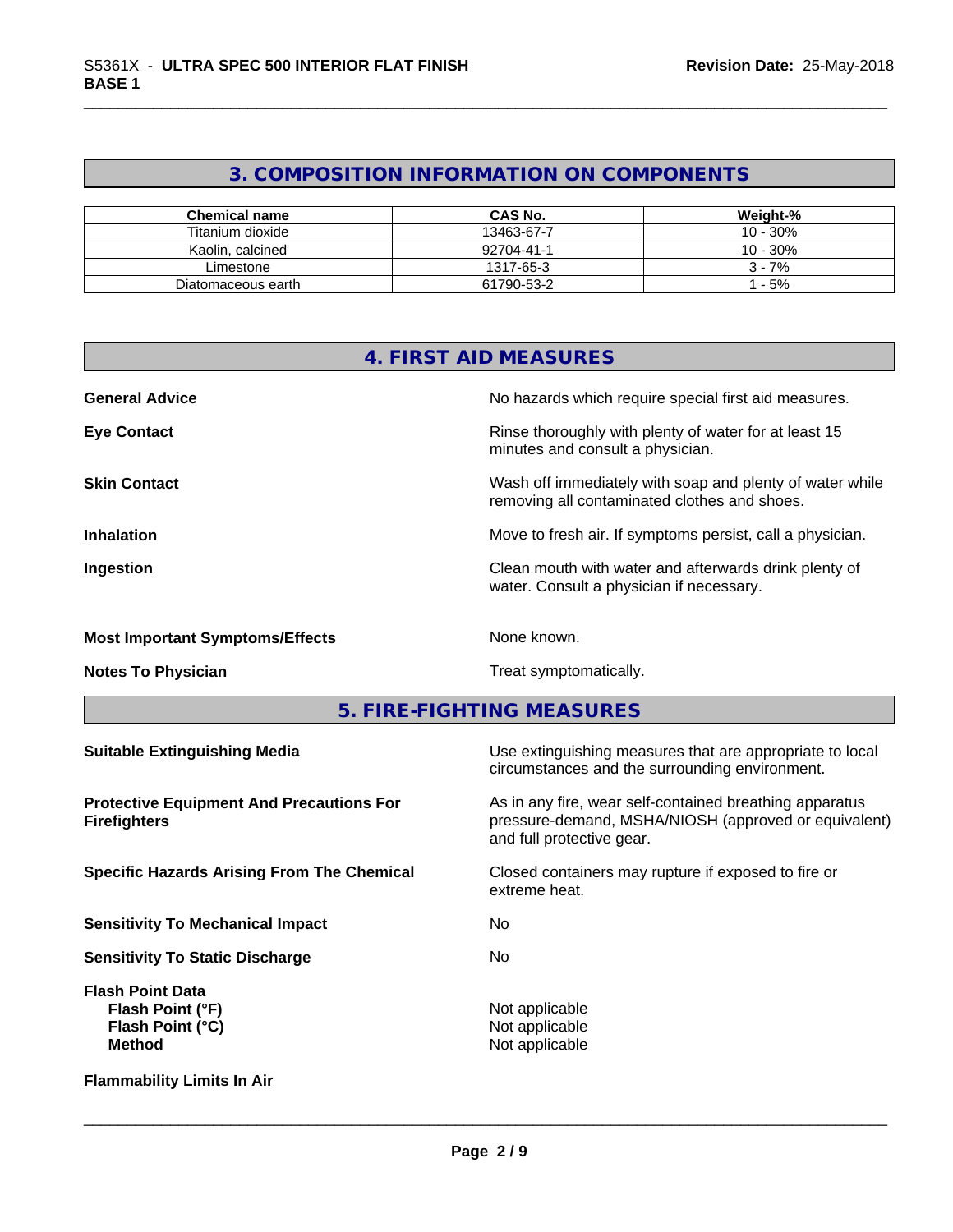#### **Lower flammability limit:** Not applicable **Upper flammability limit:** Not applicable

**NFPA Health:** 1 **Flammability:** 0 **Instability:** 0 **Special:** Not Applicable

#### **NFPA Legend**

- 0 Not Hazardous
- 1 Slightly
- 2 Moderate
- 3 High
- 4 Severe

*The ratings assigned are only suggested ratings, the contractor/employer has ultimate responsibilities for NFPA ratings where this system is used.*

*Additional information regarding the NFPA rating system is available from the National Fire Protection Agency (NFPA) at www.nfpa.org.*

#### **6. ACCIDENTAL RELEASE MEASURES**

**Personal Precautions Avoid contact with skin, eyes and clothing. Ensure Personal Precautions** adequate ventilation.

**Other Information Department Information Department Intervent further leakage or spillage if safe to do so.** 

**Environmental precautions** See Section 12 for additional Ecological Information.

**Methods for Cleaning Up Example 20 Soak** up with inert absorbent material. Sweep up and shovel into suitable containers for disposal.

#### **7. HANDLING AND STORAGE**

**Handling Handling Avoid contact with skin, eyes and clothing. Avoid breathing H** 

**Storage Keep container tightly closed. Keep out of the reach of Keep** container tightly closed. Keep out of the reach of children.

ventilation, wear suitable respiratory equipment.

vapors, spray mists or sanding dust. In case of insufficient

**Incompatible Materials Incompatible Materials No information available** 

 $\overline{\phantom{a}}$  ,  $\overline{\phantom{a}}$  ,  $\overline{\phantom{a}}$  ,  $\overline{\phantom{a}}$  ,  $\overline{\phantom{a}}$  ,  $\overline{\phantom{a}}$  ,  $\overline{\phantom{a}}$  ,  $\overline{\phantom{a}}$  ,  $\overline{\phantom{a}}$  ,  $\overline{\phantom{a}}$  ,  $\overline{\phantom{a}}$  ,  $\overline{\phantom{a}}$  ,  $\overline{\phantom{a}}$  ,  $\overline{\phantom{a}}$  ,  $\overline{\phantom{a}}$  ,  $\overline{\phantom{a}}$ 

**8. EXPOSURE CONTROLS / PERSONAL PROTECTION**

#### **Exposure Limits**

| <b>Chemical name</b> | <b>OSHA PEL</b>           | <b>ACGIH TLV</b>  | <b>Alberta</b>             | <b>British</b>             | <b>Ontario</b>             | Quebec                        |
|----------------------|---------------------------|-------------------|----------------------------|----------------------------|----------------------------|-------------------------------|
|                      |                           |                   |                            | <b>Columbia</b>            |                            |                               |
| Titanium dioxide     | $15 \text{ mg/m}^3$ - TWA | 10 mg/m $3$ - TWA | 10 mg/m <sup>3</sup> - TWA | 10 mg/m $3$ - TWA          | 10 mg/m <sup>3</sup> - TWA | 10 mg/m <sup>3</sup> -        |
|                      |                           |                   |                            | $3 \text{ ma/m}^3$ - TWA   |                            | <b>TWAEV</b>                  |
| Limestone            | $15 \text{ mg/m}^3$ - TWA | N/E               | 10 mg/m $3$ - TWA          | 10 mg/m $3$ - TWA          | N/E                        | 10 mg/m <sup>3</sup> -        |
|                      | $5 \text{ ma/m}^3$ - TWA  |                   |                            | 3 mg/m <sup>3</sup> - TWA  |                            | <b>TWAEV</b>                  |
|                      |                           |                   |                            | $20 \text{ ma/m}^3$ - STEL |                            |                               |
| Diatomaceous earth   |                           | N/E               | N/E                        | $4 \text{ mg/m}^3$ - TWA   | N/E                        | $6$ mg/m <sup>3</sup> - TWAEV |
|                      | 20 mppcf - TWA            |                   |                            | 1.5 ma/m $^3$ - TWA        |                            |                               |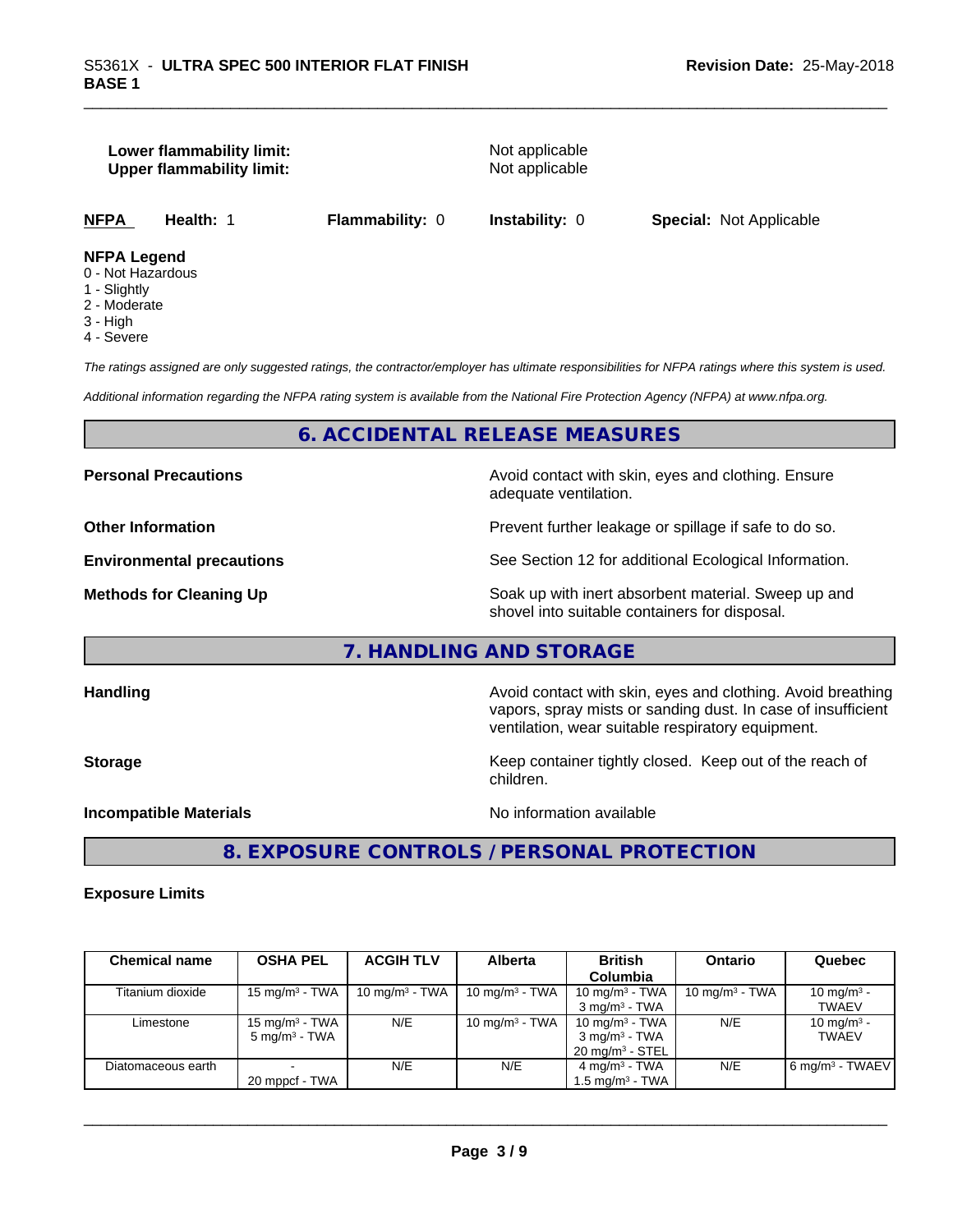#### **Legend**

OSHA - Occupational Safety & Health Administration Exposure Limits ACGIH - American Conference of Governmental Industrial Hygienists Alberta - Alberta Occupational Exposure Limits British Columbia - British Columbia Occupational Exposure Limits Ontario - Ontario Occupational Exposure Limits Quebec - Quebec Occupational Exposure Limits N/E - Not Established

# **Personal Protective Equipment**

**Engineering Measures Ensure** Ensure adequate ventilation, especially in confined areas.

**Eye/Face Protection Safety glasses with side-shields. Skin Protection Protection Protective gloves and impervious clothing. Respiratory Protection In case of insufficient ventilation wear suitable respiratory** equipment.

**Hygiene Measures Avoid contact with skin, eyes and clothing. Remove and Hygiene Measures Avoid contact with skin, eyes and clothing. Remove and** wash contaminated clothing before re-use. Wash thoroughly after handling.

#### **9. PHYSICAL AND CHEMICAL PROPERTIES**

**Appearance** liquid **Odor** little or no odor **Odor Threshold** No information available **Density (lbs/gal)** 10.9 - 11.0<br> **Specific Gravity** 1.30 - 1.32 **Specific Gravity pH** No information available **Viscosity (cps)** No information available **Solubility(ies)** No information available **Water solubility** No information available **Evaporation Rate** No information available **Vapor pressure @20 °C (kPa)** No information available **Vapor density No information available No** information available **Wt. % Solids** 45 - 55 **Vol. % Solids** 30 - 40 **Wt. % Volatiles Vol. % Volatiles** 60 - 70 **VOC Regulatory Limit (g/L)** 0 **Boiling Point (°F)** 212 **Boiling Point (°C)** 100<br>**Freezing Point (°F)** 100<br>32 **Freezing Point (°F) Freezing Point (°C)** 0 **Flash Point (°F)**<br> **Flash Point (°C)**<br> **Flash Point (°C)**<br> **Point (°C) Flash Point (°C) Method** Not applicable not applicable not applicable not applicable not applicable not applicable not applicable **Flammability (solid, gas)**<br> **Upper flammability limit:**<br>
Upper flammability limit:<br>  $\begin{array}{ccc}\n\bullet & \bullet & \bullet \\
\bullet & \bullet & \bullet\n\end{array}$  Not applicable **Upper flammability limit: Lower flammability limit:**<br> **Autoignition Temperature (°F)** Not applicable havailable available **Autoignition Temperature (°F)**<br> **Autoignition Temperature (°C)** No information available **Autoignition Temperature (°C) Decomposition Temperature (°F)** No information available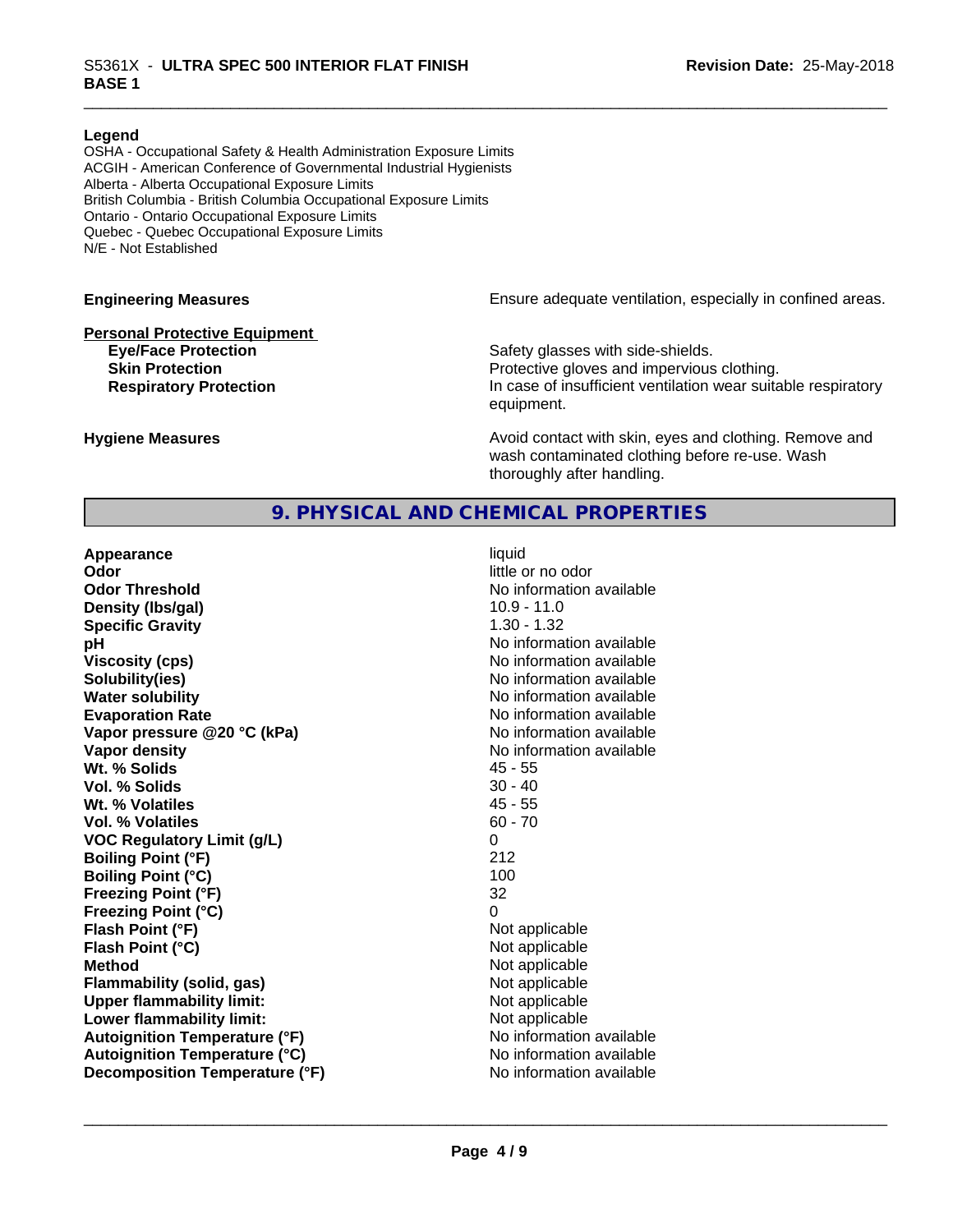**Decomposition Temperature (°C)**<br> **Partition coefficient Partition coefficient Partition coefficient Partition coefficient Partition coefficient Partition coefficient Partition coefficient Partition coefficie** 

**No information available** 

**10. STABILITY AND REACTIVITY**

| <b>Reactivity</b>                         | Not Applicable                           |
|-------------------------------------------|------------------------------------------|
| <b>Chemical Stability</b>                 | Stable under normal conditions.          |
| <b>Conditions to avoid</b>                | Prevent from freezing.                   |
| <b>Incompatible Materials</b>             | No materials to be especially mentioned. |
| <b>Hazardous Decomposition Products</b>   | None under normal use.                   |
| <b>Possibility of hazardous reactions</b> | None under normal conditions of use.     |

### **11. TOXICOLOGICAL INFORMATION**

| <b>Product Information</b><br>Information on likely routes of exposure                     |                                                          |
|--------------------------------------------------------------------------------------------|----------------------------------------------------------|
| <b>Principal Routes of Exposure</b>                                                        | Eye contact, skin contact and inhalation.                |
| <b>Acute Toxicity</b><br><b>Product Information</b>                                        | No information available                                 |
| Symptoms related to the physical, chemical and toxicological characteristics               |                                                          |
| <b>Symptoms</b>                                                                            | No information available                                 |
| Delayed and immediate effects as well as chronic effects from short and long-term exposure |                                                          |
| Eye contact                                                                                | May cause slight irritation                              |
| <b>Skin contact</b>                                                                        | Substance may cause slight skin irritation. Prolonged or |
|                                                                                            | repeated contact may dry skin and cause irritation.      |
| <b>Inhalation</b>                                                                          | May cause irritation of respiratory tract.               |
| Ingestion                                                                                  | Ingestion may cause gastrointestinal irritation, nausea, |
|                                                                                            | vomiting and diarrhea.                                   |
| <b>Sensitization</b>                                                                       | No information available.                                |
| <b>Neurological Effects</b>                                                                | No information available.                                |
| <b>Mutagenic Effects</b>                                                                   | No information available.                                |
| <b>Reproductive Effects</b>                                                                | No information available.                                |
| <b>Developmental Effects</b>                                                               | No information available.                                |
| <b>Target organ effects</b>                                                                | No information available.                                |
| <b>STOT - single exposure</b>                                                              | No information available.                                |
| <b>STOT - repeated exposure</b>                                                            | No information available.                                |
| Other adverse effects                                                                      | No information available.                                |
| <b>Aspiration Hazard</b>                                                                   | No information available.                                |
| <b>Numerical measures of toxicity</b>                                                      |                                                          |

**The following values are calculated based on chapter 3.1 of the GHS document**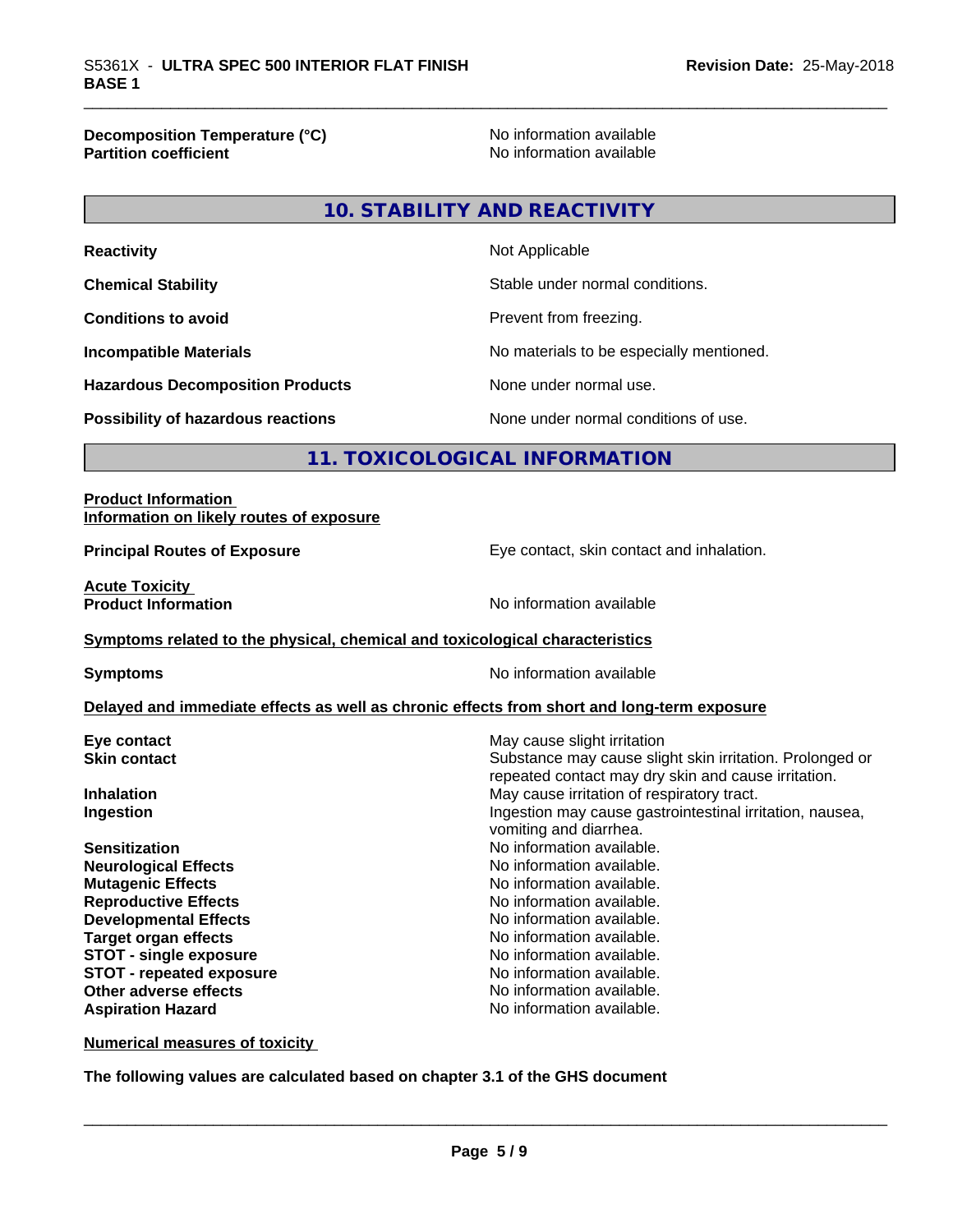#### **ATEmix (oral)** 12619 mg/kg **ATEmix (dermal)** 95658

#### **Component Information**

Titanium dioxide LD50 Oral: > 10000 mg/kg (Rat)

#### **Chronic Toxicity**

#### **Carcinogenicity**

*The information below indicateswhether each agency has listed any ingredient as a carcinogen:.*

| <b>Chemical name</b>        | <b>IARC</b>                  | <b>NTP</b> | <b>OCU</b><br>יוחט |
|-----------------------------|------------------------------|------------|--------------------|
|                             | .<br>2B<br>Possible<br>Human |            | Listed             |
| $-1$<br>dioxide<br>⊺itanıum | Carcinogen                   |            |                    |

Although IARC has classified titanium dioxide as possibly carcinogenic to humans (2B), their summary concludes: "No significant exposure to titanium dioxide is thought to occur during the use of products in which titanium dioxide is bound to other materials, such as paint."

#### **Legend**

IARC - International Agency for Research on Cancer NTP - National Toxicity Program OSHA - Occupational Safety & Health Administration

**12. ECOLOGICAL INFORMATION**

#### **Ecotoxicity Effects**

The environmental impact of this product has not been fully investigated.

#### **Product Information**

#### **Acute Toxicity to Fish**

No information available

#### **Acute Toxicity to Aquatic Invertebrates**

No information available

#### **Acute Toxicity to Aquatic Plants**

No information available

#### **Persistence / Degradability**

No information available.

#### **Bioaccumulation**

No information available.

#### **Mobility in Environmental Media**

No information available.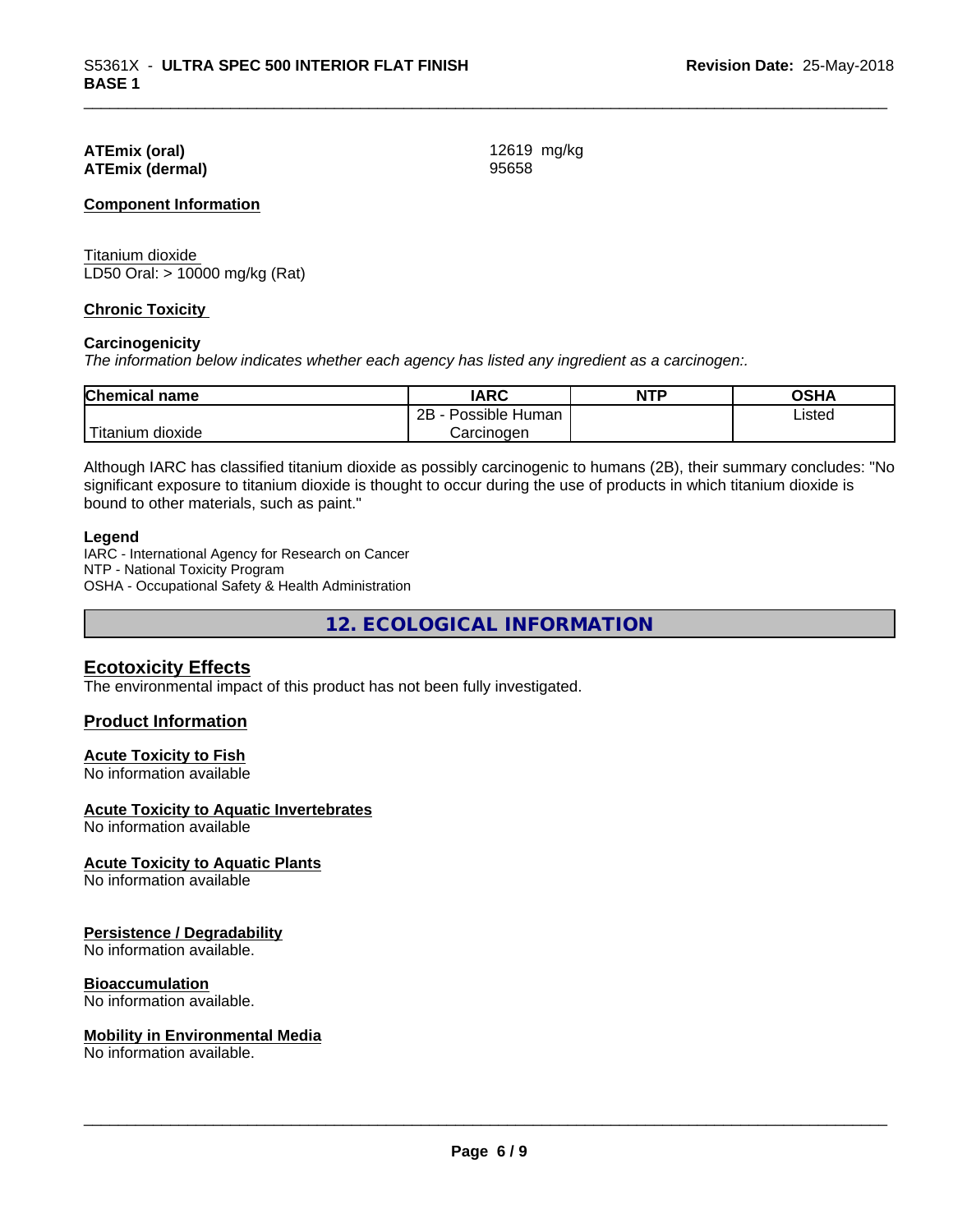**Ozone**

No information available

#### **Component Information**

#### **Acute Toxicity to Fish**

Titanium dioxide  $LC50:$  > 1000 mg/L (Fathead Minnow - 96 hr.)

#### **Acute Toxicity to Aquatic Invertebrates**

No information available

#### **Acute Toxicity to Aquatic Plants**

No information available

**13. DISPOSAL CONSIDERATIONS**

**Waste Disposal Method** Dispose of in accordance with federal, state, provincial, and local regulations. Local requirements may vary, consult your sanitation department or state-designated environmental protection agency for more disposal options.

#### **14. TRANSPORT INFORMATION**

| <b>DOT</b>        | Not regulated |
|-------------------|---------------|
| <b>TDG</b>        | Not regulated |
| <b>ICAO/IATA</b>  | Not regulated |
| <b>IMDG / IMO</b> | Not regulated |

### **15. REGULATORY INFORMATION**

#### **International Inventories**

| <b>TSCA: United States</b> | Yes - All components are listed or exempt. |
|----------------------------|--------------------------------------------|
| <b>DSL: Canada</b>         | Yes - All components are listed or exempt. |

#### **Federal Regulations**

#### **SARA 311/312 hazardous categorization**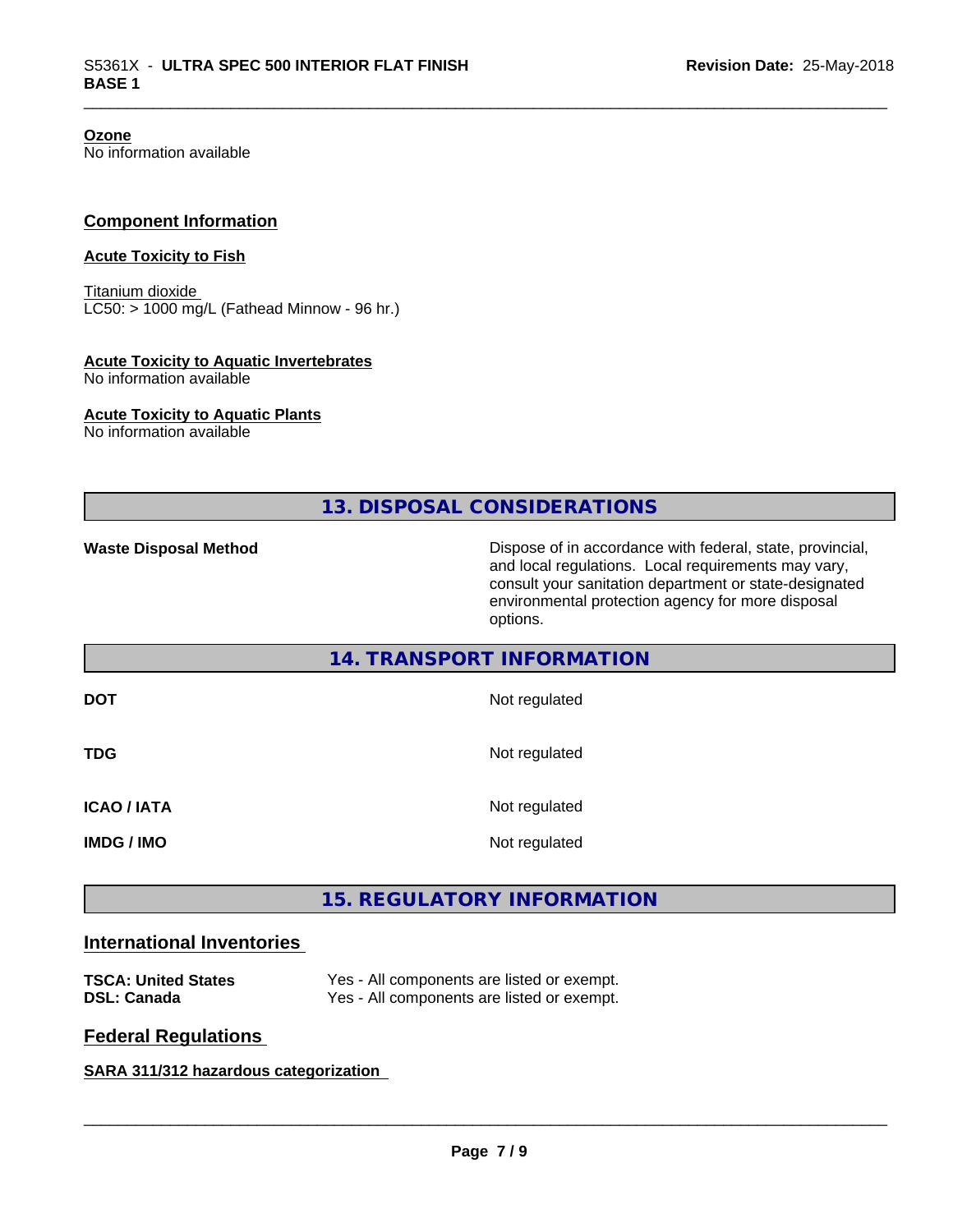| Acute health hazard               | Nο |
|-----------------------------------|----|
| Chronic Health Hazard             | Nο |
| Fire hazard                       | Nο |
| Sudden release of pressure hazard | Nο |
| Reactive Hazard                   | Nο |

#### **SARA 313**

Section 313 of Title III of the Superfund Amendments and Reauthorization Act of 1986 (SARA). This product contains a chemical or chemicals which are subject to the reporting requirements of the Act and Title 40 of the Code of Federal Regulations, Part 372:

*None*

**Clean Air Act,Section 112 Hazardous Air Pollutants (HAPs) (see 40 CFR 61)** This product contains the following HAPs:

*None*

#### **US State Regulations**

#### **California Proposition 65**

# **A** WARNING: Cancer and Reproductive Harm– www.P65warnings.ca.gov

#### **State Right-to-Know**

| <b>Chemical name</b> | <b>Massachusetts</b> | <b>New Jersey</b> | Pennsylvania |
|----------------------|----------------------|-------------------|--------------|
| Titanium dioxide     |                      |                   |              |
| Limestone            |                      |                   |              |
| Diatomaceous earth   |                      |                   |              |

**Legend** X - Listed

#### **National Pollutant Release Inventory (NPRI)**

#### **NPRI Parts 1- 4**

This product contains the following Parts 1-4 NPRI chemicals:

*None*

#### **NPRI Part 5**

This product contains the following NPRI Part 5 Chemicals:

*None*

#### **WHMIS Regulatory Status**

This product has been classified in accordance with the hazard criteria of the Hazardous Products Regulations (HPR) and the SDS contains all the information required by the HPR.